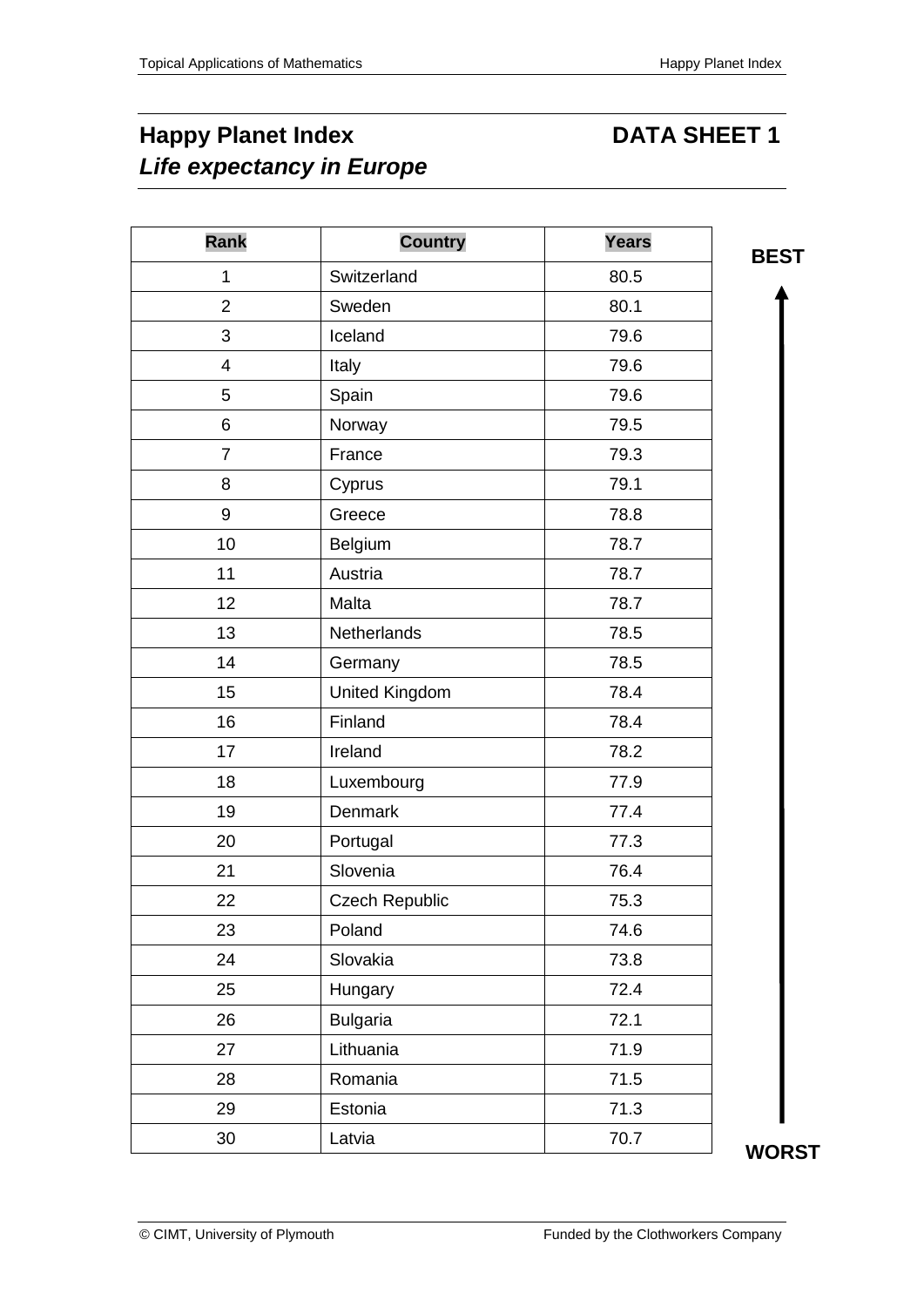**BEST**

## **Happy Planet Index DATA SHEET 2** *Life satisfaction in Europe*

| <b>Rank</b>              | <b>Country</b>        | $0 - 10$ |
|--------------------------|-----------------------|----------|
| 1                        | Denmark               | 8.4      |
| $\overline{2}$           | Switzerland           | 8.2      |
| 3                        | Iceland               | 8.0      |
| $\overline{\mathcal{A}}$ | Finland               | 7.8      |
| 5                        | Sweden                | 7.8      |
| 6                        | Luxembourg            | 7.7      |
| $\overline{7}$           | Ireland               | 7.7      |
| 8                        | Netherlands           | 7.5      |
| 9                        | Austria               | 7.5      |
| 10                       | Norway                | 7.5      |
| 11                       | Malta                 | 7.4      |
| 12                       | Belgium               | 7.4      |
| 13                       | Cyprus                | 7.2      |
| 14                       | Spain                 | 7.2      |
| 15                       | <b>United Kingdom</b> | 7.2      |
| 16                       | Germany               | 7.0      |
| 17                       | Slovenia              | 6.9      |
| 18                       | Italy                 | 6.8      |
| 19                       | France                | 6.6      |
| 20                       | <b>Czech Republic</b> | 6.4      |
| 21                       | Greece                | 6.3      |
| 22                       | Poland                | 6.1      |
| 23                       | Portugal              | 5.7      |
| 24                       | Estonia               | 5.6      |
| 25                       | Hungary               | 5.5      |
| 26                       | Slovakia              | 5.5      |
| 27                       | Romania               | 5.4      |
| 28                       | Latvia                | 5.1      |
| 29                       | Lithuania             | 5.1      |
| 30                       | <b>Bulgaria</b>       | 4.1      |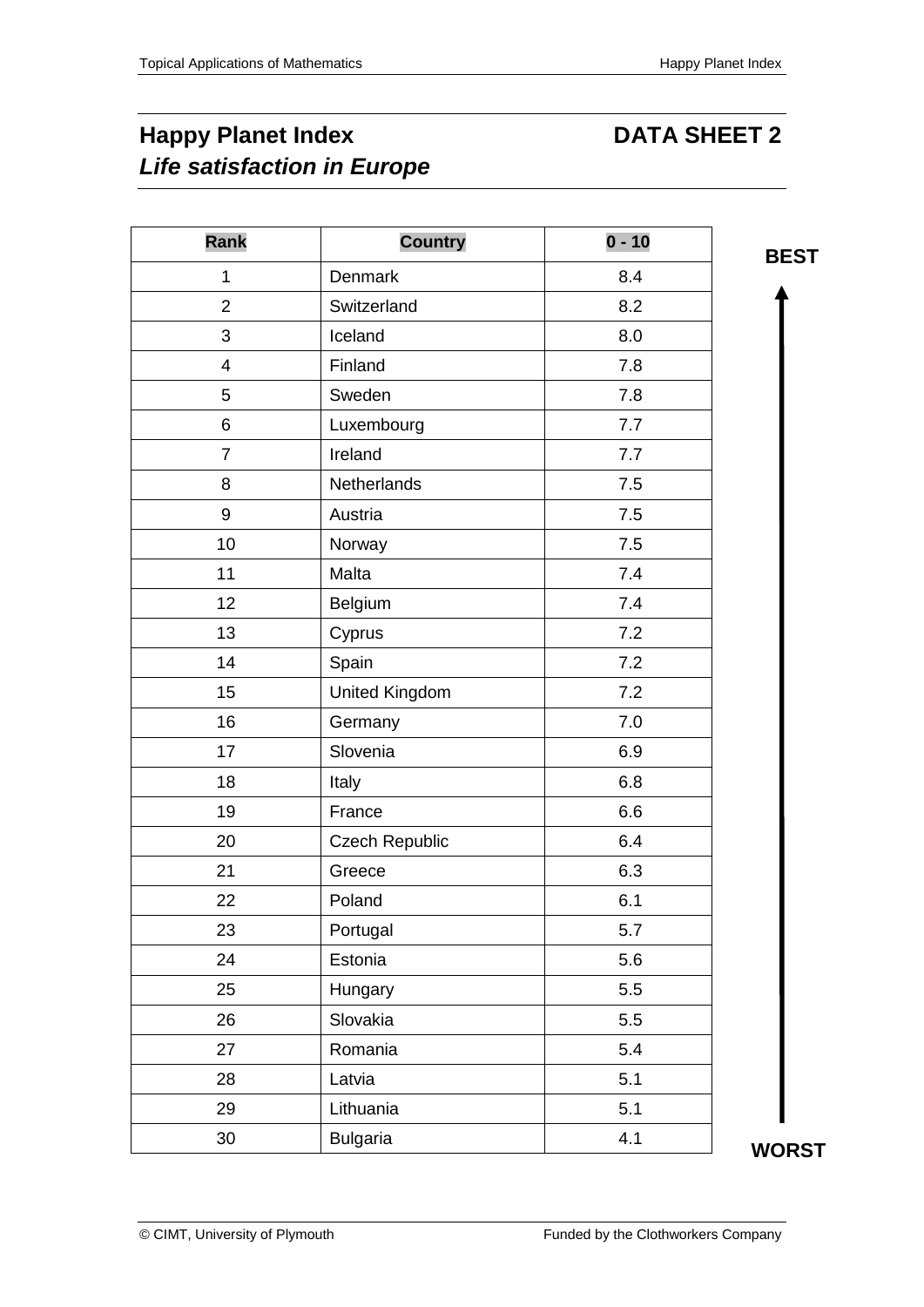**WORST**

## **Happy Planet Index DATA SHEET 3** *Carbon footprints in Europe*

| 1<br>Luxembourg<br>$\overline{2}$<br>Estonia | 6.88<br>3.54<br>3.39 |
|----------------------------------------------|----------------------|
|                                              |                      |
|                                              |                      |
| 3<br>Finland                                 |                      |
| United Kingdom<br>4                          | 3.32                 |
| 5<br>Greece                                  | 3.17                 |
| 6<br>Denmark                                 | 3.17                 |
| $\overline{7}$<br>Ireland                    | 3.12                 |
| Belgium<br>8                                 | 3.04                 |
| Switzerland<br>9                             | 3.04                 |
| 10<br>Austria                                | 2.82                 |
| 11<br>Netherlands                            | 2.80                 |
| 12<br><b>Czech Republic</b>                  | 2.72                 |
| 13<br>Spain                                  | 2.69                 |
| 14<br>Germany                                | 2.59                 |
| 15<br>Malta                                  | 2.53                 |
| 16<br>France                                 | 2.52                 |
| 17<br>Italy                                  | 2.52                 |
| 18<br>Cyprus                                 | 2.26                 |
| 19<br>Slovenia                               | 2.10                 |
| 20<br>Norway                                 | 1.98                 |
| Portugal<br>21                               | 1.96                 |
| 22<br>Hungary                                | 1.87                 |
| 23<br>Poland                                 | 1.83                 |
| 24<br><b>Bulgaria</b>                        | 1.62                 |
| Slovakia<br>25                               | 1.61                 |
| Sweden<br>26                                 | 1.60                 |
| Lithuania<br>27                              | 1.34                 |
| Romania<br>28                                | 1.06                 |
| 29<br>Iceland                                | 1.06                 |
| 30<br>Latvia                                 | 0.45                 |

**BEST**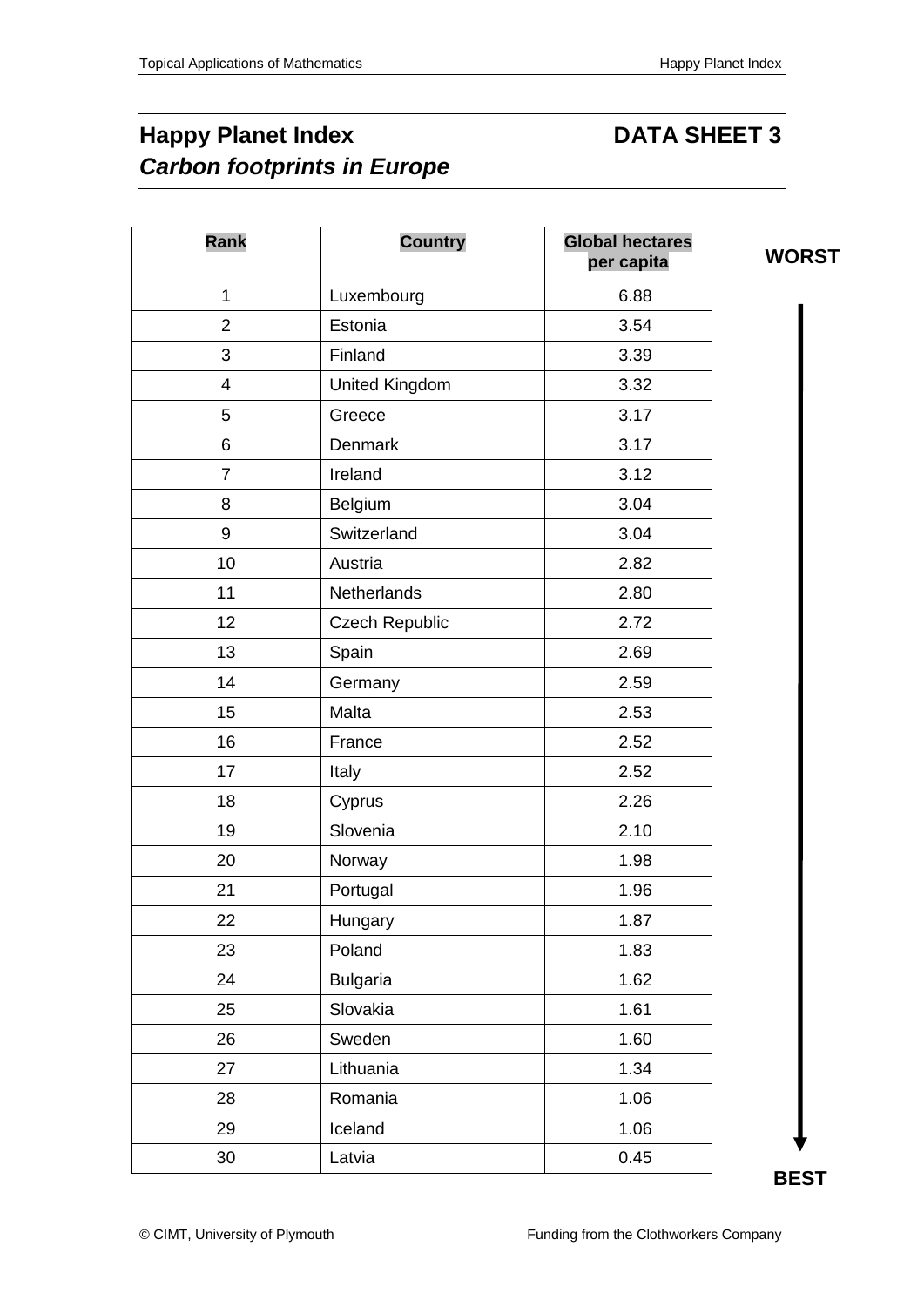# **Happy Planet Index DATA SHEET 4** *The European Happy Planet Index (HPI)*

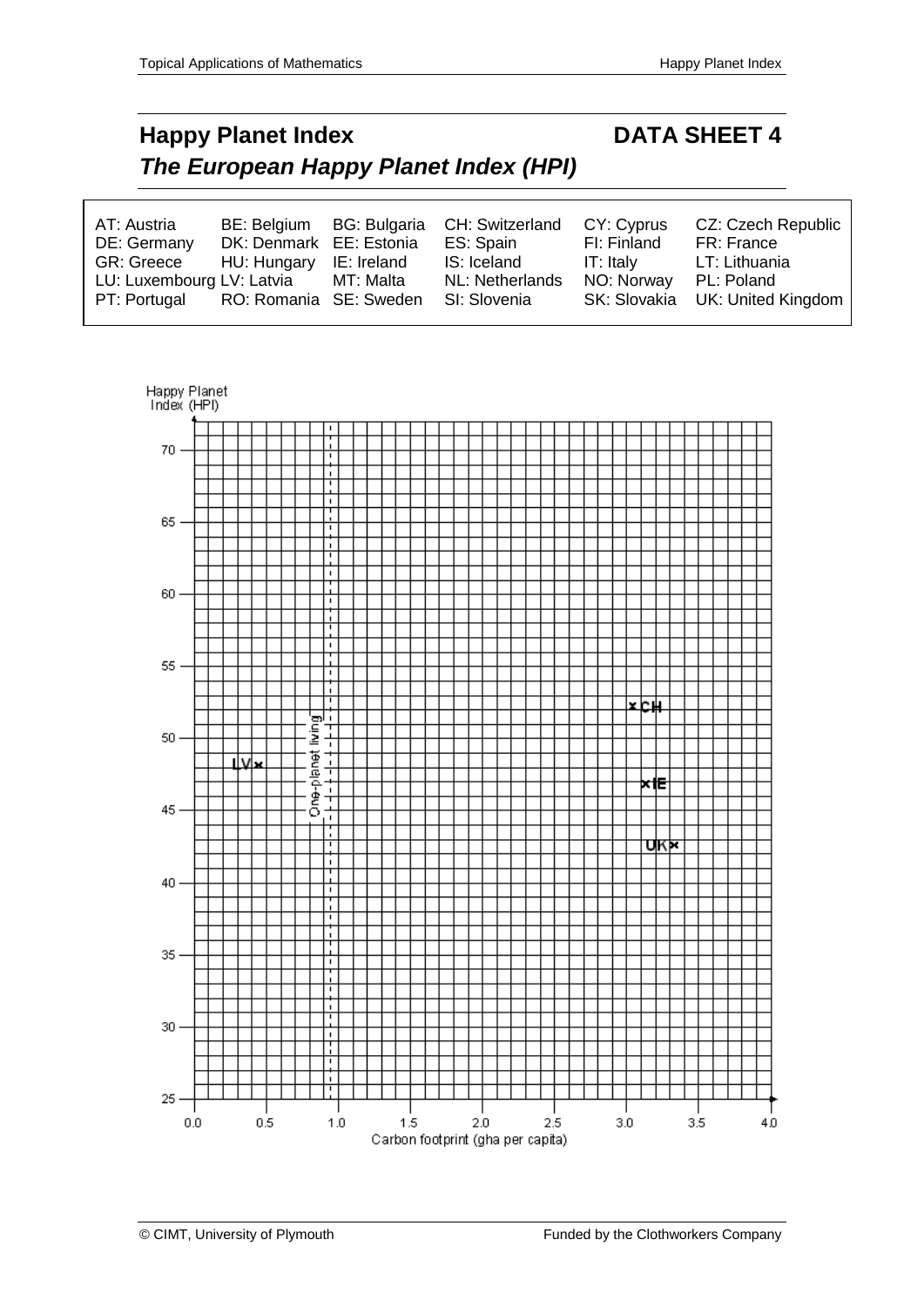### **Happy Planet Index CONTER SHEET 5** *The European Well-being Index (WBI)*

| Rank                    | <b>Country</b>        | <b>WBI</b> | <b>BES</b> |
|-------------------------|-----------------------|------------|------------|
| 1                       | Switzerland           | 66.0       |            |
| $\overline{2}$          | Sweden                | 62.5       |            |
| 3                       | <b>Denmark</b>        | 62.2       |            |
| $\overline{\mathbf{4}}$ | Iceland               | 61.3       |            |
| 5                       | Finland               | 61.2       |            |
| 6                       | Ireland               | 60.2       |            |
| $\overline{7}$          | Luxembourg            | 60.0       |            |
| 8                       | Norway                | 59.6       |            |
| 9                       | Austria               | 59.0       |            |
| 10                      | Netherlands           | 58.9       |            |
| 11                      | Belgium               | 58.2       |            |
| 12                      | Malta                 | 58.2       |            |
| 13                      | Spain                 | 57.3       |            |
| 14                      | Cyprus                | 57.0       |            |
| 15                      | United Kingdom        | 56.4       |            |
| 16                      | Germany               | 55.0       |            |
| 17                      | Italy                 | 54.1       |            |
| 18                      | Slovenia              | 52.7       |            |
| 19                      | France                | 52.3       |            |
| 20                      | Greece                | 49.6       |            |
| 21                      | <b>Czech Republic</b> | 48.2       |            |
| 22                      | Poland                | 45.5       |            |
| 23                      | Portugal              | 44.1       |            |
| 24                      | Slovakia              | 40.6       |            |
| 25                      | Estonia               | 39.9       |            |
| 26                      | Hungary               | 39.8       |            |
| 27                      | Romania               | 38.6       |            |
| 28                      | Lithuania             | 36.7       |            |
| 29                      | Latvia                | 36.1       |            |
| 30                      | <b>Bulgaria</b>       | 29.6       |            |

**BEST**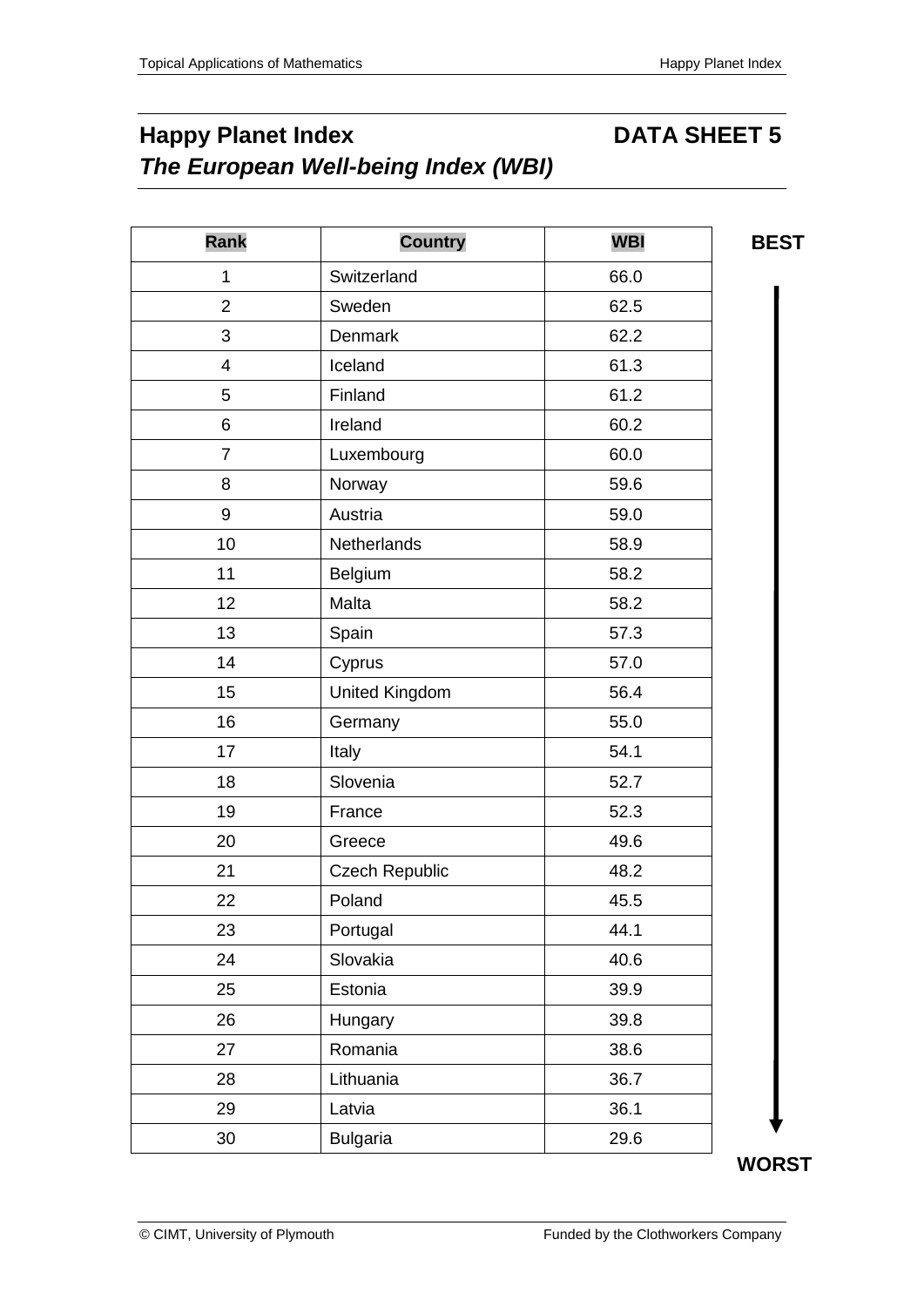## **Happy Planet Index CONTER SHEET 6**

*The European Happy Planet Index (HPI)*

| Rank                    | <b>Country</b>        | <b>HPI</b> | <b>BEST</b> |
|-------------------------|-----------------------|------------|-------------|
| $\mathbf{1}$            | Iceland               | 70.3       |             |
| $\overline{2}$          | Sweden                | 63.8       |             |
| 3                       | Norway                | 56.4       |             |
| $\overline{\mathbf{4}}$ | Switzerland           | 52.1       |             |
| 5                       | Cyprus                | 51.3       |             |
| 6                       | <b>Denmark</b>        | 50.2       |             |
| $\overline{7}$          | Malta                 | 49.9       |             |
| 8                       | Slovenia              | 48.8       |             |
| 9                       | Netherlands           | 48.3       |             |
| 10                      | Austria               | 48.2       |             |
| 11                      | Latvia                | 48.1       |             |
| 12                      | Spain                 | 47.8       |             |
| 13                      | Ireland               | 46.9       |             |
| 14                      | Italy                 | 46.7       |             |
| 15                      | Germany               | 46.5       |             |
| 16                      | Finland               | 45.9       |             |
| 17                      | Belgium               | 45.7       |             |
| 18                      | France                | 44.9       |             |
| 19                      | Poland                | 44.3       |             |
| 20                      | Romania               | 44.3       |             |
| 21                      | <b>United Kingdom</b> | 42.6       |             |
| 22                      | Portugal              | 41.9       |             |
| 23                      | Slovakia              | 41.3       |             |
| 24                      | <b>Czech Republic</b> | 40.0       |             |
| 25                      | Lithuania             | 39.5       |             |
| 26                      | Hungary               | 38.5       |             |
| 27                      | Greece                | 38.3       |             |
| 28                      | <b>Bulgaria</b>       | 30.1       |             |
| 29                      | Luxembourg            | 29.5       |             |
| 30                      | Estonia               | 29.2       |             |